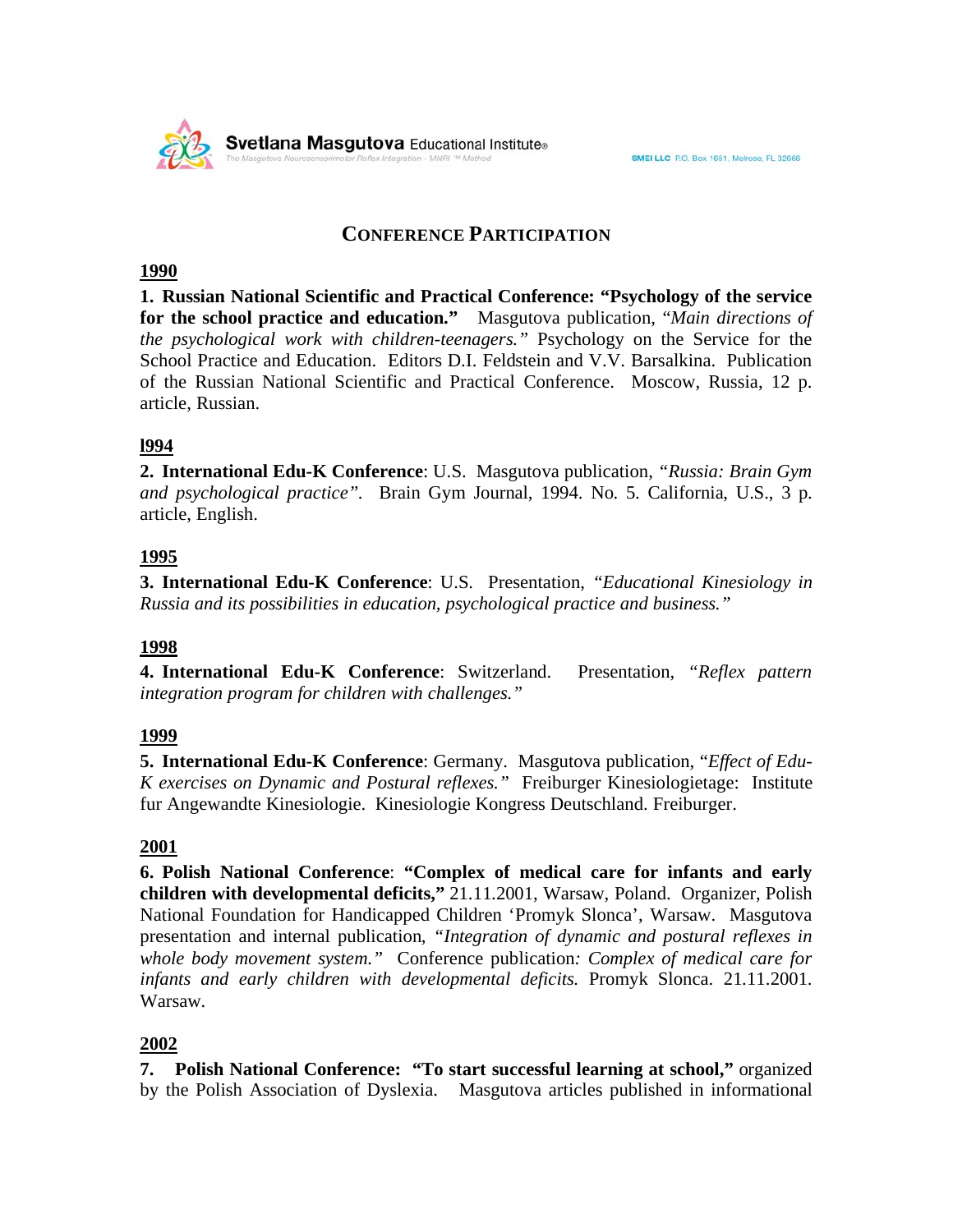conference bulletin, "Starting successful learning at school", ISBN 1234-9682, Polish Dyslexia Association, 05.10.2002, Warsaw, Poland, Polish:

- 1) "*Creativity as means of therapy in education."* Informational Conference Bulletin, "*Starting successful learning at school,"* p. 56-70.
- 2) "*Neurophysiologic basis of maturation for children starting school education."*  P. 119-131.

**2002** *(continued)*

**8. Polish National Conference**: **"Edu-K as the facilitation method for children with special needs. Science and practice for joyful learning,"** organized by Dr. S. Masgutova, International Dr. S. Masgutova Institute, and Polish Dyslexia Association, Warsaw Department. Dr. Masgutova:

- 1) Edited the scientific conference publication "*Edu-K as the facilitation method for children with special needs science and practice for joyful learning,"* in cooperation with W. Brejnak and the Polish Dyslexia Association, Warsaw Department, Warsaw.
- 2) Presented and published, *"Children with chronic delay at school*,*"* conference publication*,* pp. 80-89.

## **2003**

**9. XXVII Polish TWK National Conference: "The quality of life for handicapped children and youth in Poland and in European unity countries,"** TWK, Warsaw, Poland. Masgutova and Sadowska presentation (2003) and publication (2006), *"The use of Edu-K for children with learning difficulties: Early developmental dynamic,"* p. 97- 107, conference publication, "The Quality of Life of Handicapped Children and Youth in Poland and in European Union." TWK, Poland, ISBN 83-89366-25-8.

**10. International Conference:** *"***Mozart Effect***", Don* Campbell for Support of Children (420 participants), Poland, Warsaw. Organizers, Dr. Masgutova and International NeuroKinesiology Institute. Masgutova presentation and article *"The Mozart Effect: a unique program to support of child development and learning,* MISM. Book: Campbell D. (2007) Mozart Effect, ISMI, 4 p. (publication), Polish.

#### **2004**

- **11. XXVII Polish National Conference: "National Day of Child Rehabilitation: Facilitation**
- **of the development of children with learning difficulties,"** TWK, Warsaw, Poland. Presentation
- and Publication (*The National Day Child Rehabilitation*: Facilitation of the Development of
- Children and Learning Difficulties, Warsaw, Poland, p. 31-51, ISBN 83-89366-31-3, TWK, Polish):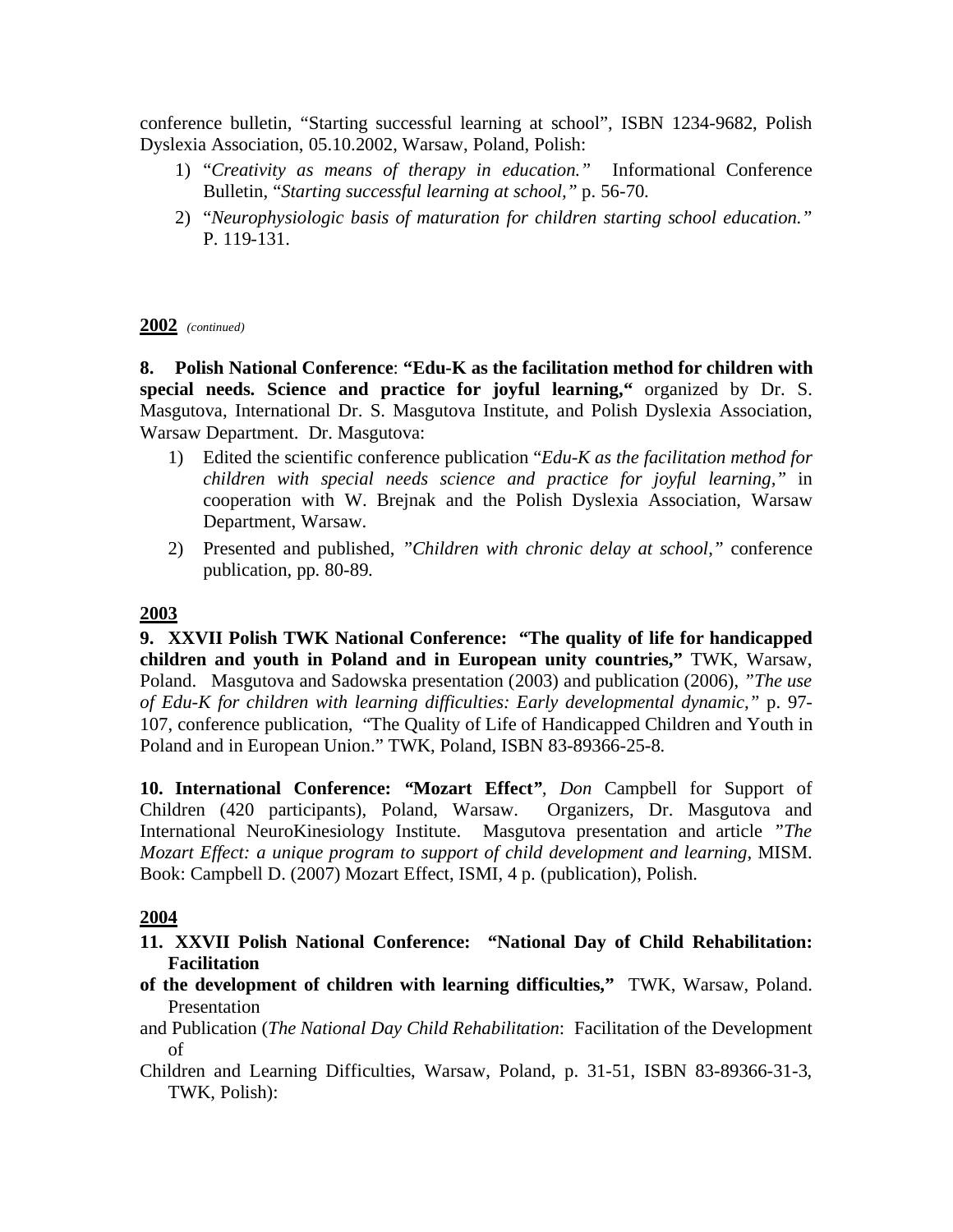1)Sadowska, L., Masgutova, S. et al., "*Brain Gym by Paul and Gail Dennison for Children* 

 *with Learning Difficulties."* 

 2)Masgutova, S., "*Edu-K work with children having difficulties in learning and dyslexia."* 

### **2005**

- **12. International Conference: "Modern methods for the stimulation of motor and language**
- **development."** Organizer, International Kinesiology-Rehabilitation Camp for Children with
- Challenges, Masgutova Institute, Warsaw. Masgutova presentation and article, *"Reflexes, the basis*
- *of nerve system development and formation of motor patterns in infancy,"* conference publication,
- *"*Modern methods of stimulation of motor and language development," International Kinesiology
- Rehabilitation Camp for Children with Challenges, Masgutova Institute, Warsaw. ISBN 83-89370-

39-5.

#### **2005** *(continued)*

**13. International Conference: "Prophylactics and therapy for children and youth with disorders in psychological health,"** Polish National Foundation for Handicapped Children "Promyk Slonca," 09.12. 2005, Warsaw. Masgutova presentation and article, *"Integration of oral-facial reflexes in children with central nervous system damage,"* p. 57-66, conference publication, "Prophylactics and Therapy of Children and Youth with Disorders in Psychological Health," Polish National Foundation for Handicapped Children "Promyk Slonca," Warsaw, 09.12.2005.

#### **2006**

**14. Polish National Conference: "***NeuroKinesiology as a facilitation method for development and learning in children and youth with Dyslexia, ADHD, Autism and Aspergers",* 08.04.2006, Warsaw. Organizer, Dr. Masgutova and International Masgutova Institute. Patrons, Warsaw Education Department; Dolnoslaski School of High Education Developmental Rehabilitation Clinic and Pediatric Department of Medical Academy, Warsaw, Poland. Conference editing, "*Modern methods of stimulation, movement development and learning in children with difficulties in learning, ADHD and Autism*." Conference publication, 29.04.2006, Szczecin, scientific edition, S. Masgutova, A. Regner, MINK, Warsaw, 308 pages, ISBN 83-89370-42-5, Polish.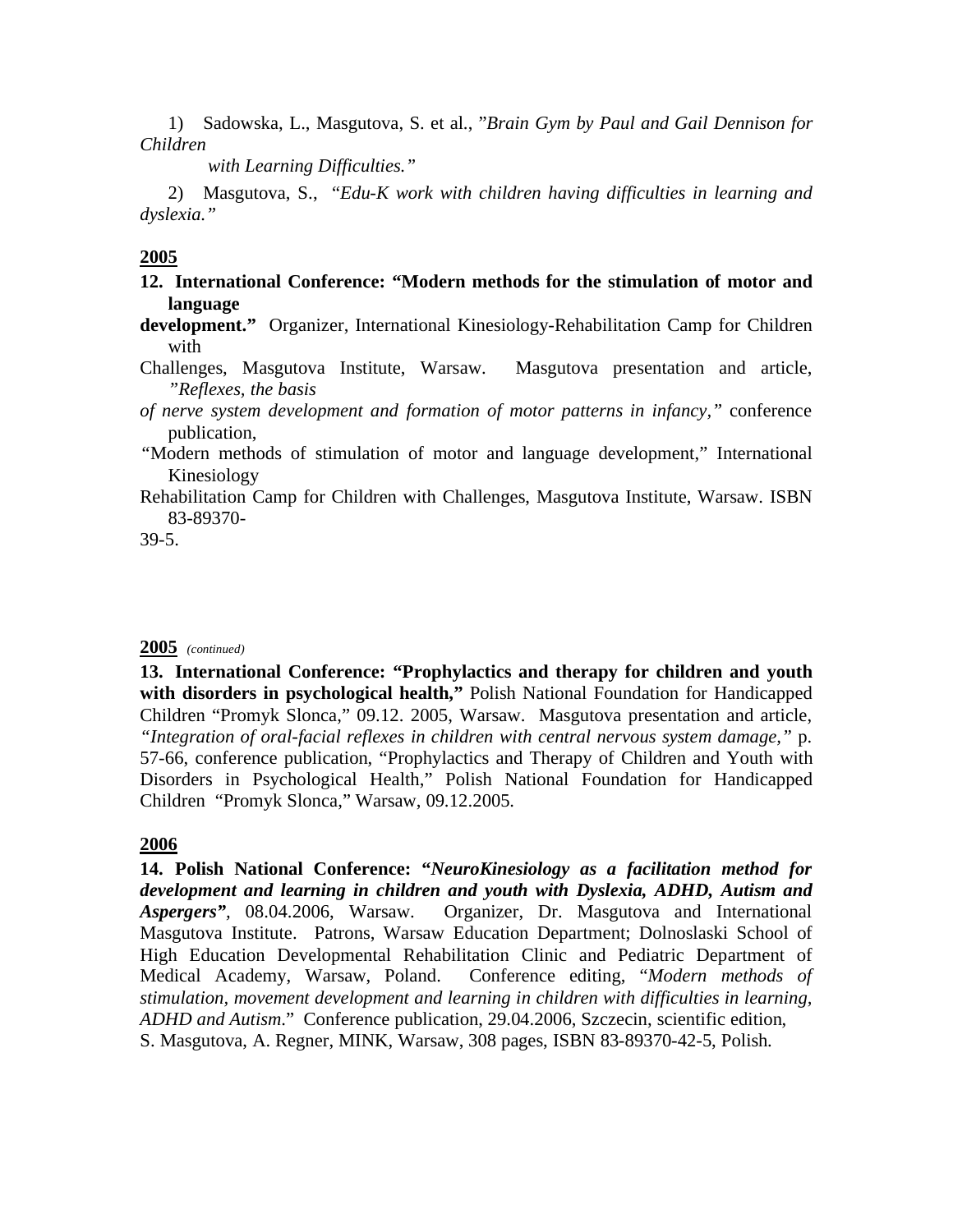**15. Polish National Conference: "ADHD Children."** Organizer, Polish National Association for Children with ADHD. Patron, Dr. Masgutova and International Masgutova Institute.

**16. Polish National Scientific-Practical Conference: "Modern methods of stimulating motor development and learning,***" 29.04.2006*. Organizer, Dr. Masgutova and International Masgutova Institute. Patron, Pomorska Medical Academy, Szczecin, Professor. E. Ronin-Walknowska.

**17. American Family Workshop Conference: "***Neuro-sensory-motor reflex integration for children with challenges,"* Florida, U.S. Organizer, Dr. Masgutova and International Masgutova Institute (Poland) and Masgutova Educational Institute (U.S.). Supporting U.S. groups, practitioner specialists and parent organization, Children with Challenges, www.childrenwithchallenges.com.

**18. IX Conference of PARPA Foundation:** *"Psychological assistance for children from families with alcohol addiction: How to support the Child with FAS,"* 08- 10.11.2006, Warsaw-Murzasichle.S. Masgutova keynote speaker, presentation, *"The Role of Reflex Integration in Children with FAS."* 

**19. "Dialog" Child Assistance Association Conference: "How to work with the Psycho-Motor hyperactive Child."** Organizer, "Dialog" Child Assistance Association, January, 18.01.2006, Olkusz City, Poland.Patron support, S. Masgutova and International Masgutova Institute.Official thanks for Masgutova and Institute patronage, City President, Olkusz City.

## **2007**

**20. American Family Workshop Conference:** *"Neuro-sensory-motor reflex integration for children with challenges,"* San Francisco, California, U.S. Organizer, Dr. Masgutova and International Masgutova Institute (Poland) and Masgutova Educational Institute (U.S.). Supporting U.S. groups pediatric specialists and parents organization, Children with Challenges, www.childrenwithchallenges.com.

## **2007** *(continued)*

**21. Polish National Conference: "ADHD Children."** Organizer, Polish National Association for Children with ADHD. Patron and sponsor, Dr. Masgutova and International Masgutova Institute.

## **2008**

**22. Conference: "***How to successfully assist handicapped individuals,"* 29.05.2008. Association, "So Good That You Are." Patrons, Polish Education Ministry, President of Sandomirz City; Polish Radio Kielce S.A.; Radio Leliwa. Masgutova keynote speaker, presentation and publication, *"Neuro-sensory-motor reflex integration in children with developmental challenges as a successful form of facilitation for every day activity,"* and *"Diagnosis and correction program for children with cerebral palsy, autism and FAS."*  Conference Materials. Sandomirż. 26 p.